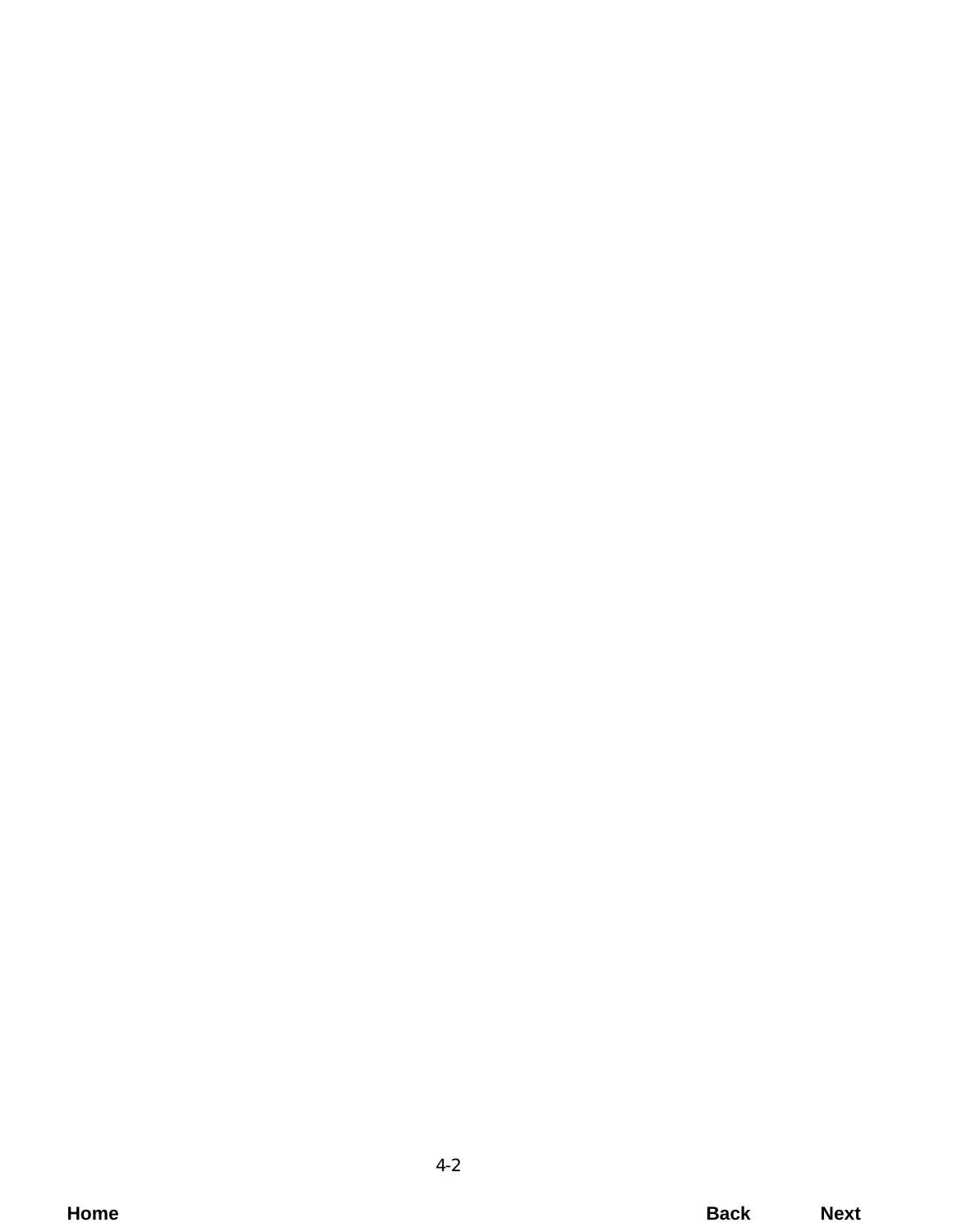# **Part 1**

# **Numbering of Buildings**

#### <span id="page-2-0"></span>**§4-101. Definitions**.

As used in this Part, the following terms shall have the meanings indicated:

*Building* - Any structure used or intended to be used as a dwelling or place of business or industry or any other use requiring a location identity, but not including any accessory building located upon a lot where there is also a main building.

(*Ord. 6-1991*, 7/8/1991)

#### **§4-102 Map**.

The map known as the "Clarks Green Street Number Plan," bearing the same date as this Part, is hereby incorporated by reference into this Part<sup>1</sup> (the "map"). The map shall be updated by the addition of newly constructed buildings by the Borough official designated by the Council from time to time.

(*Ord. 6-1991*, 7/8/1991)

### **§4-103. Assignment of Numbers; Compliance**.

It shall be the duty of the Borough to notify present owners of properties of the (new) number which has been assigned to said properties which will require a number, and it shall be the duty of such owner so notified within 30 days to comply with the provisions of this Part.

(*Ord. 6-1991*, 7/8/1991)

#### **§4-104. Number Requirements**.

Numbers, as assigned to each building in the Borough according to the provisions of this Part, shall be affixed to or painted upon or carved upon such building or upon a permanent standard, base or support between such building and the street. Each number shall be at least three inches high, shall be of such color and material as to be visible from the street and shall be constantly maintained in complete and legible form. The owner shall reaffix or renew all numbers that do not continue to conform to the requirements of this Section. In the case of buildings occupied by other than the owner thereof, the occupant, rather than the owner, shall be responsible for maintaining numbers upon such buildings as required herein.

(*Ord. 6-1991*, 7/8/1991)

# **§4-105. New Buildings**.

Whenever a building shall hereafter be erected in the Borough, the owner thereof

<sup>&</sup>lt;sup>1</sup> Editor's Note: The Clarks Green Street Number Plan is on file in the Borough offices.